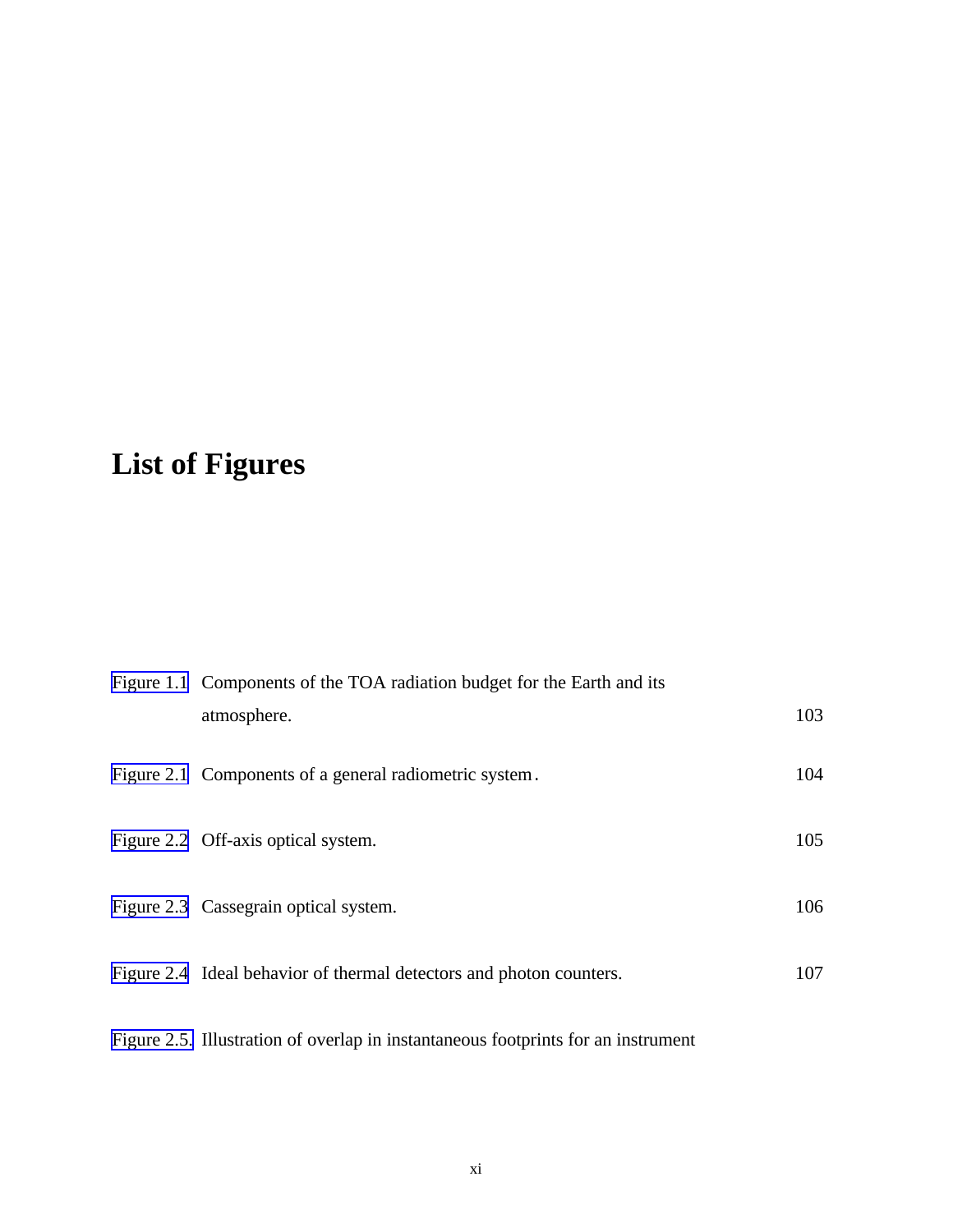<span id="page-1-0"></span>

| which scans perpendicular to the orbital direction.                                                                                                                                                           | 108 |
|---------------------------------------------------------------------------------------------------------------------------------------------------------------------------------------------------------------|-----|
| Figure 2.6 Illustration of aliasing error. On the left, the sampling frequency is<br>seven times the original frequency; while on the right, the sampling<br>frequency is 7/5 of the original frequency [39]. | 109 |
| Figure 2.7 Illustration of zenith, $\theta$ , and azimuth, $\phi$ , angles used to define the<br>instrument field-of-view.                                                                                    | 110 |
| Figure 3.1 CERES instrument package.                                                                                                                                                                          | 111 |
| Figure 3.2 Elevation scan profiles for the CERES Proto-Flight Model (PFM)<br>located on the Tropical Rainfall Measuring Mission (TRMM)<br>spacecraft.                                                         | 112 |
| Figure 3.3 Cross-sectional view of a CERES instrument.                                                                                                                                                        | 113 |
| Figure 3.4 Illustration of footprint scan patterns for (a) normal cross-track<br>scan mode, and (b) biaxial scan mode.                                                                                        | 114 |
| Figure 3.5 A CERES radiometric channel.                                                                                                                                                                       | 115 |
| Figure 3.6 End-to-end spectral response for the CERES PFM radiometric<br>channels.                                                                                                                            | 116 |
| Figure 3.7 Truncated diamond precision aperture for the CERES radiometric<br>channels.                                                                                                                        | 117 |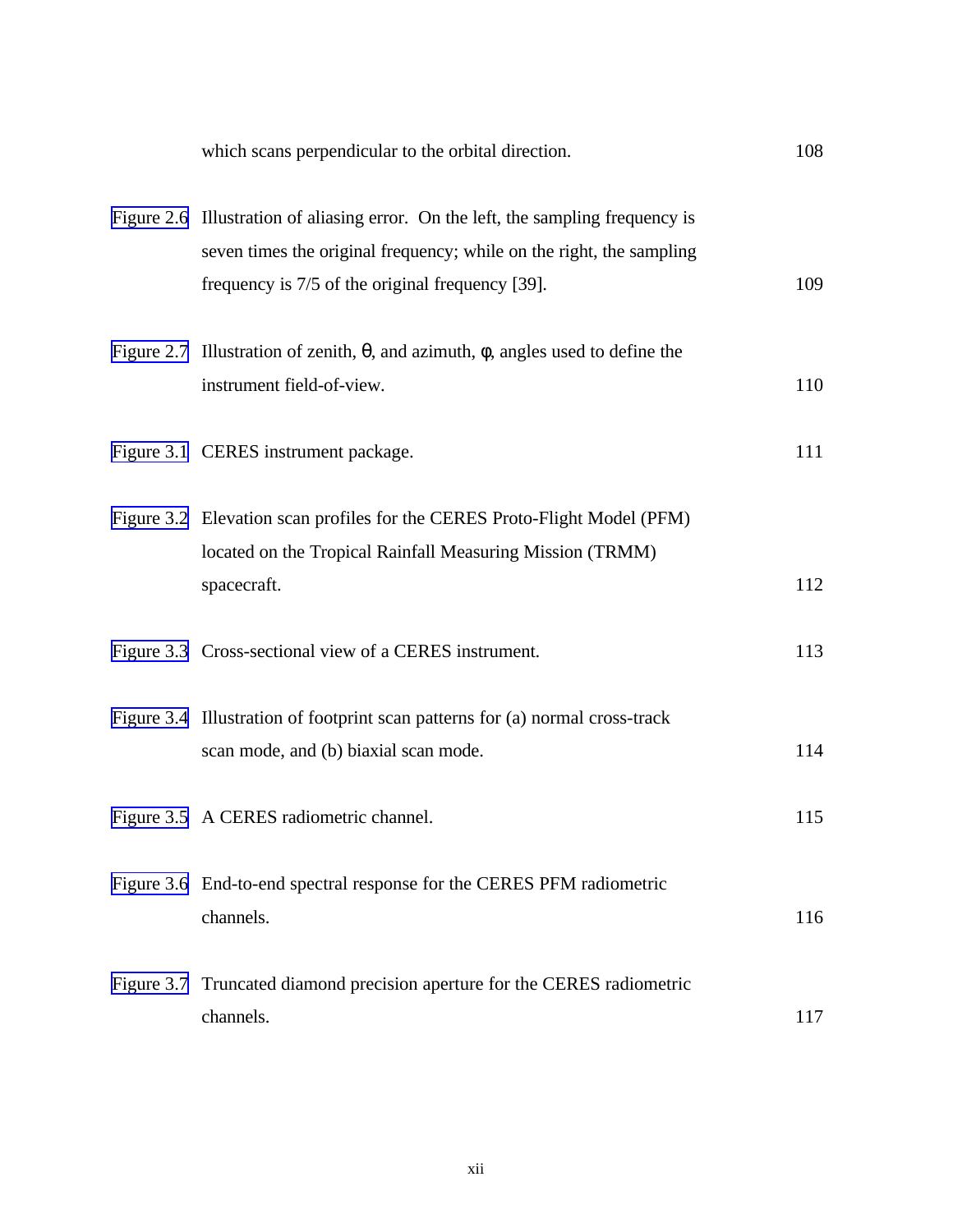<span id="page-2-0"></span>

| Figure 3.8 CERES Proto-Flight Model detector nominal specifications.                                                                                                                 | 118 |
|--------------------------------------------------------------------------------------------------------------------------------------------------------------------------------------|-----|
| Figure 3.9 CERES Proto-Flight Model pre-amplifier electronic circuit.                                                                                                                | 119 |
| Figure 3.10 CERES Four-pole Bessel filter.                                                                                                                                           | 120 |
| Figure 3.11 Computed bode plot for the CERES 4-pole Bessel filter.                                                                                                                   | 121 |
| Figure 3.12 Computed phase angle plot for the CERES four-pole Bessel filter.                                                                                                         | 122 |
| Figure 3.13 Filtering function for the CERES 4-pole Bessel filter.                                                                                                                   | 123 |
| Figure 3.14 TRW's Radiometric Calibration Facility (RCF) used in the CERES<br>ground calibration [18].                                                                               | 124 |
| Figure 3.15 Narrow Field Black Body (NFBB) used in the CERES Radiometric<br>Calibration Facility (RCF) [18].                                                                         | 125 |
| Figure 3.16 CERES Internal Calibration Source (ICS) module [18].                                                                                                                     | 126 |
| Figure 4.1 Schematic of the Detector Module Assembly (Not To Scale).                                                                                                                 | 127 |
| Figure 4.2 Illustration of the modeled boundary conditions.                                                                                                                          | 128 |
| Figure 5.1 Comparison of time response functions for a theoretical first-order<br>response, for the baseline numerical model, and for the actual PFM<br>total channel flight sensor. | 129 |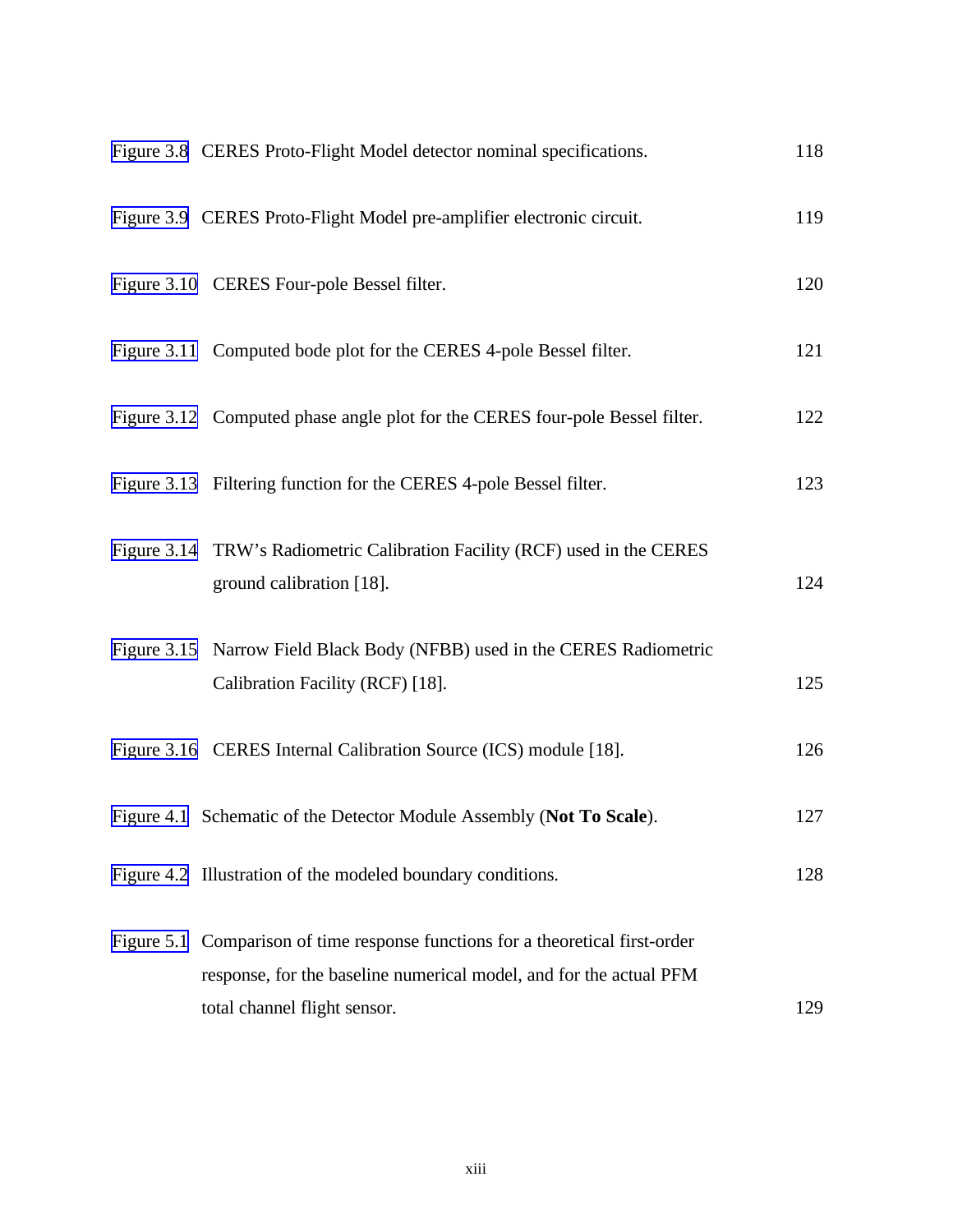<span id="page-3-0"></span>

| Figure 5.2 Conceptual comparison of temperature profiles for (a) actual              |     |
|--------------------------------------------------------------------------------------|-----|
| interface resistance, and (b) modeled interface resistance.                          | 130 |
| Figure 5.3 Predicted effect of varying the effective thermal conductivity of         |     |
| the Indium layer on the normalized time response function of the                     |     |
| CERES detector module assembly.                                                      | 131 |
| Figure 5.4 Comparison between the CERES PFM total channel sensor response            |     |
| functions and the "best-fit" numerical model.                                        | 132 |
| Figure 5.5 Qualitative comparison between a numerically simulated step input         |     |
| from the "best fit" numerical model and chopped data from the Short                  |     |
| Wave Reference Source (SWRS) calibration for the PFM total channel.                  | 133 |
| Figure 5.6 Relationship between the longwave filtered and unfiltered radiances       |     |
| from the radiometric ground calibration for the PFM total channel.                   | 134 |
| Figure 5.7 Calculation of $A_V^{-1}$ based on the radiometric ground calibration for |     |
| the PFM total channel sensor.                                                        | 135 |
| Figure 5.8 Comparison of the ideal model normalized response function with the       |     |
| response function from the "best fit" model version.                                 | 136 |
| Figure 5.9 Effective increase in responsivity due to varying the value of thermal    |     |
| conductivity, $k$ (Wm <sup>-1</sup> K <sup>-1</sup> ), for the Indium interface.     | 137 |
| Figure 5.10 Curve fits to the ideal detector response, $u(t)$ , and the predicted    |     |
| as-built detector response, w(t).                                                    | 138 |
|                                                                                      |     |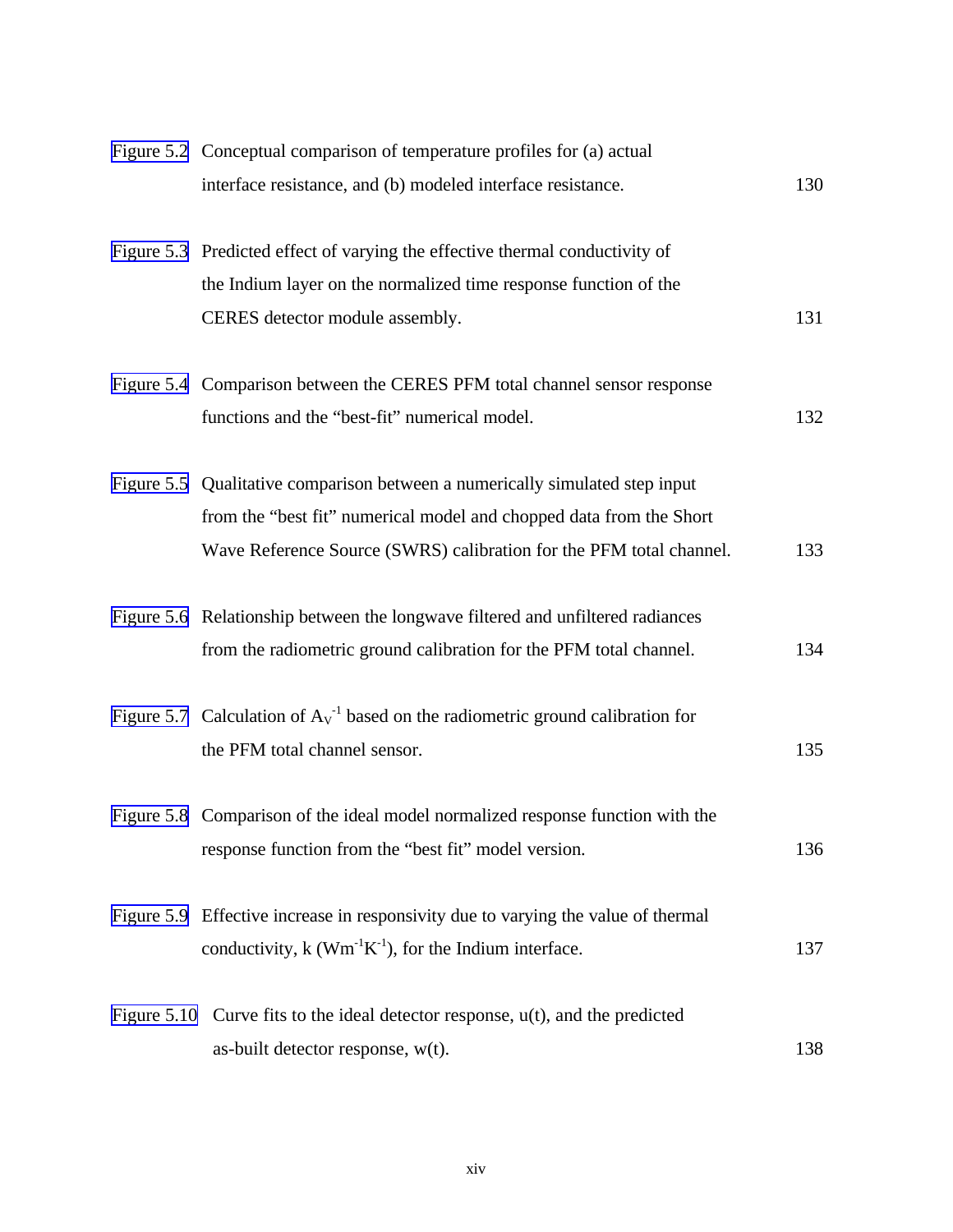<span id="page-4-0"></span>

| Figure 5.11 Validation of the slow-mode numerical filtering algorithm for a step<br>input at time, $t=0$ .                                                                                        | 139 |
|---------------------------------------------------------------------------------------------------------------------------------------------------------------------------------------------------|-----|
| Figure 5.12 Validation of the slow mode filtering algorithm for a nominal Earth<br>scene.                                                                                                         | 140 |
| Figure 5.13 Effectiveness of slow-mode numerical filter in forcing the "best fit"<br>model to respond in the same fashion as the ideal model for the<br>radiative input displayed in Figure 5.12. | 141 |
| Figure 5.14 Definition of various angles used in the discretization of the field-<br>of-view into discrete solid angles.                                                                          | 142 |
| Figure 5.15 Predicted and measured attenuation at the edge of the optical field<br>for the PFM total channel.                                                                                     | 143 |
| Figure 5.16 Comparison of attenuation for a theoretical effective blur circle<br>and the predicted attenuation in the scan direction from the ray-<br>trace module.                               | 144 |
| Figure 5.17 The predicted Optical Point Spread Function (OPSF) for the<br>CERES PFM total channel in (a) topographical, and (b) three-<br>dimensional representations.                            | 145 |
| Figure 5.18 Illustration of trace lines used by TRW to measure the PFM total<br>channel instrument point spread function.                                                                         | 146 |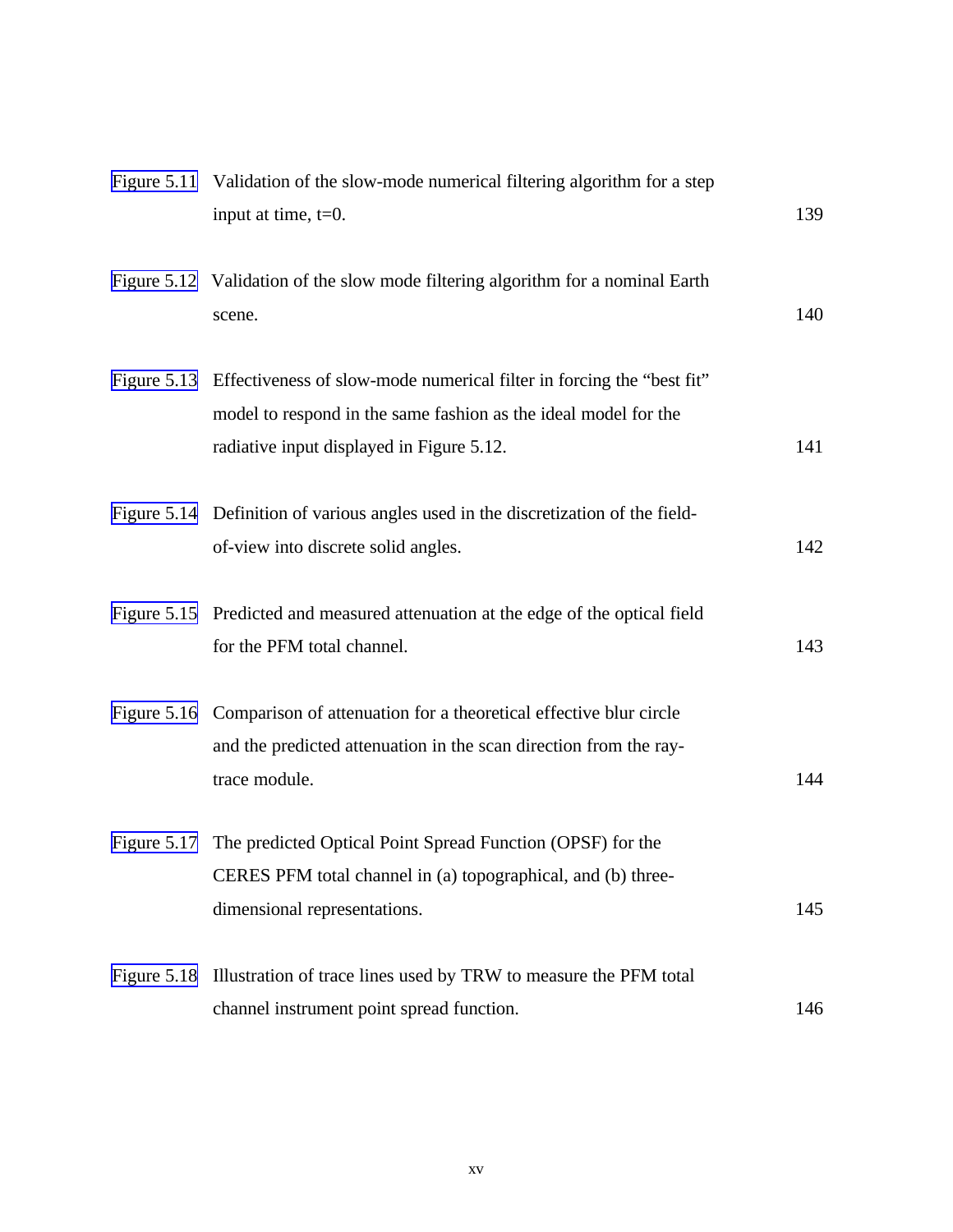<span id="page-5-0"></span>

|             | Figure 5.19 Topographical representation of a point spread function for a generic<br>scanning instrument.                                                                                                  | 147 |
|-------------|------------------------------------------------------------------------------------------------------------------------------------------------------------------------------------------------------------|-----|
|             | Figure 5.20 Discretization of the instrument point spread function with an<br>equi-angular 16-by-16 grid.                                                                                                  | 148 |
|             | Figure 5.21 Predicted dynamic instrument point spread function of the CERES<br>PFM total channel for a nominal scan rate of 63.5 deg/s in (a)<br>topographical, and (b) three-dimensional representations. | 149 |
|             | Figure 5.22 Comparison between an experimentally measured and numerically<br>predicted point spread function trace line taken along the 0-deg<br>cross-scan plane.                                         | 150 |
|             | Figure 5.23 Predicted dynamic instrument point spread function of the CERES<br>PFM total channel for a nominal scan rate of 254 deg/s in (a)<br>topographical, and (b) three-dimensional representations.  | 151 |
|             | Figure 5.24 Comparison of trace lines from the rapid retrace, 254 deg/s, and<br>normal, 63.5 deg/s, point spre, functions. The trace lines<br>correspond to a cross-scan angle of 0 deg.                   | 152 |
| Figure 5.25 | Topographical comparison of the instrument point spread function<br>for the (a) normal scan rate of $63.5 \text{ deg/s}$ and the (b) rapid retrace<br>rate of 254 deg/s.                                   | 153 |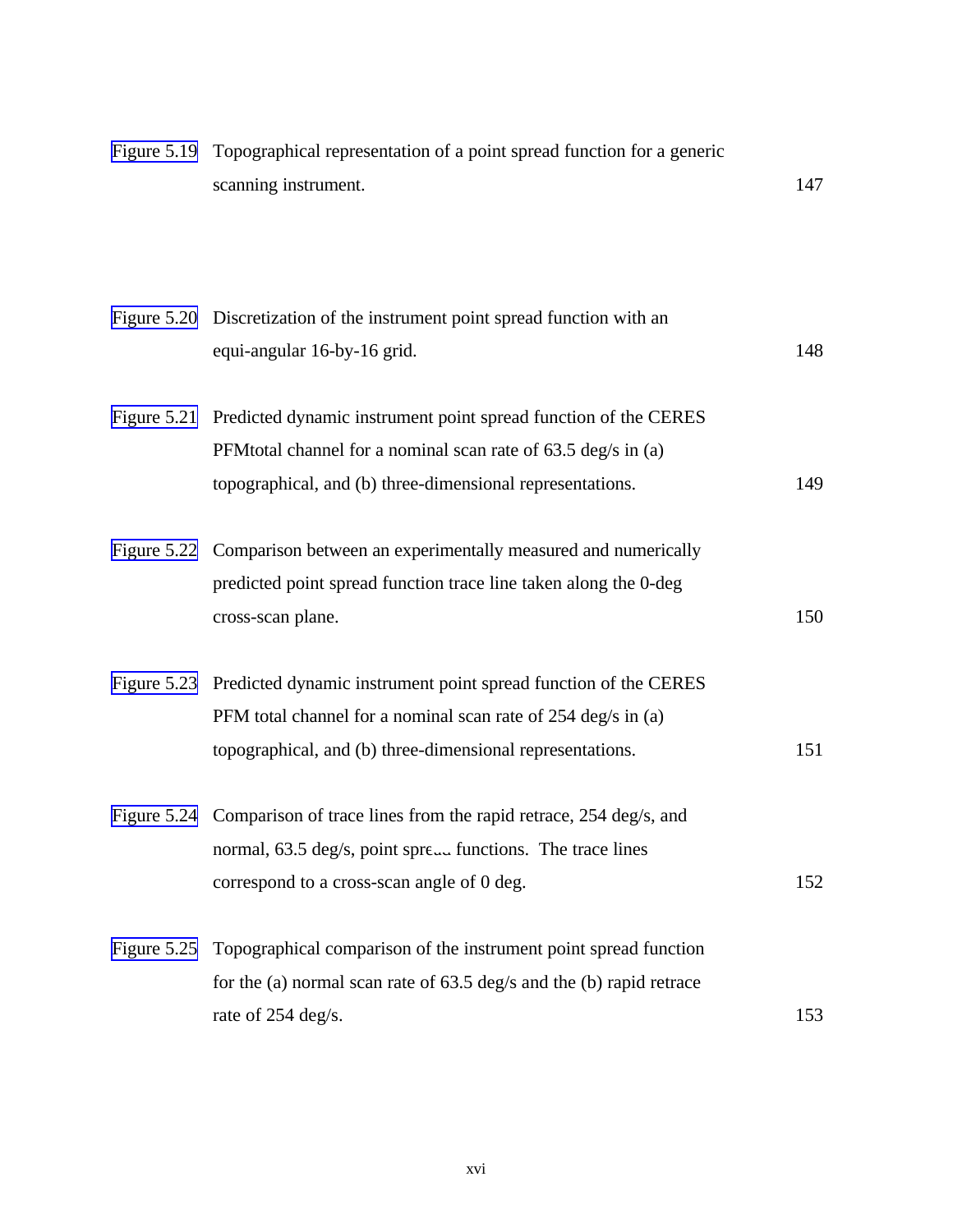<span id="page-6-0"></span>

|             | Figure 5.26 Predicted (a) Bode (b) phase angle diagram for the CERES                     |     |
|-------------|------------------------------------------------------------------------------------------|-----|
|             | PFM total channel sensor based on the numerical end-to-end model.                        | 154 |
|             | Figure 5.27 (a) Normalized input used to asses the effectiveness of the low-pass         |     |
|             | filtering, and (b) end-to-end model output corresponding to the input<br>seen in $(a)$ . | 155 |
|             | Figure 5.28 Comparison of the predicted output of the end-to-end model for a             |     |
|             | 10-Hz input and a superimposed 10- and 30-Hz input.                                      | 156 |
|             | Figure 5.29 50-by-50 km Earth scene modules used in Villeneuve's Atmospheric             |     |
|             | Radiation Transfer model [32].                                                           | 157 |
|             | Figure 5.30 500-km mosaic TOA strip constructed from ten 50-by-50 km                     |     |
|             | modules [32].                                                                            | 158 |
| Figure 5.31 | Virtual satellite scanning a 500-km TOA strip from three different                       |     |
|             | orbital positions [32].                                                                  | 159 |
|             | Figure 5.32 Ratios of average radiance arriving at the aperture to the power             |     |
|             | arriving at the active flake for three effective fields-of-view for the                  |     |
|             | CERES sensors.                                                                           | 160 |
|             | Figure 5.33 Determination of the optimal instantaneous field-of-view for the             |     |
|             | CERES flight sensors.                                                                    | 161 |
|             | Figure 5.34 Illustration of two extreme weightings of the dynamic instrument             |     |
|             | point spread function used to assess the sensitivity of recovered                        |     |
|             | TOA flux to point spread function weighting. In (a) all 16-by-16                         |     |